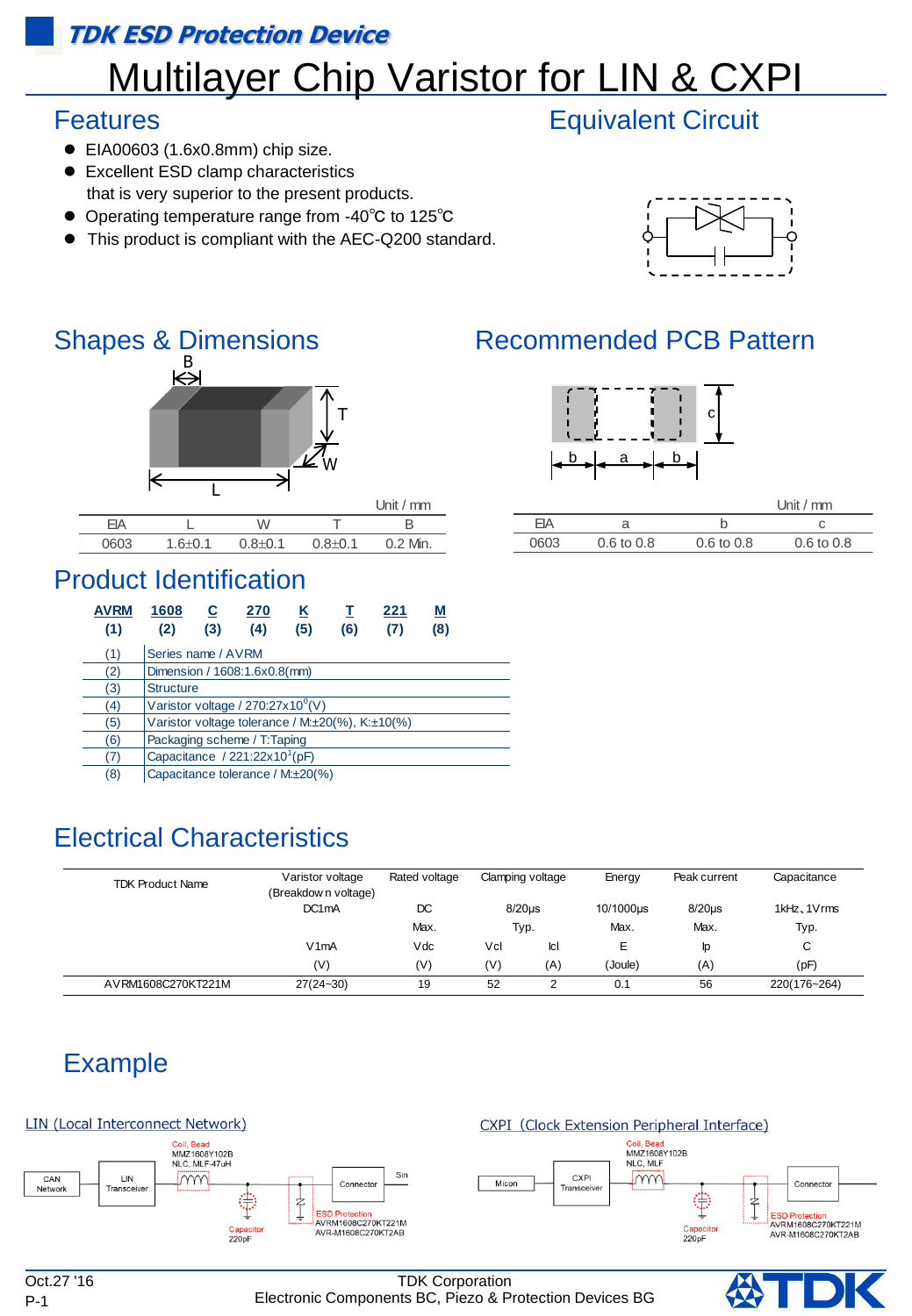### **TDK ESD Protection Device**

# Multilayer Chip Varistor

## **Frequency Characteristics Transmission Characteristics**